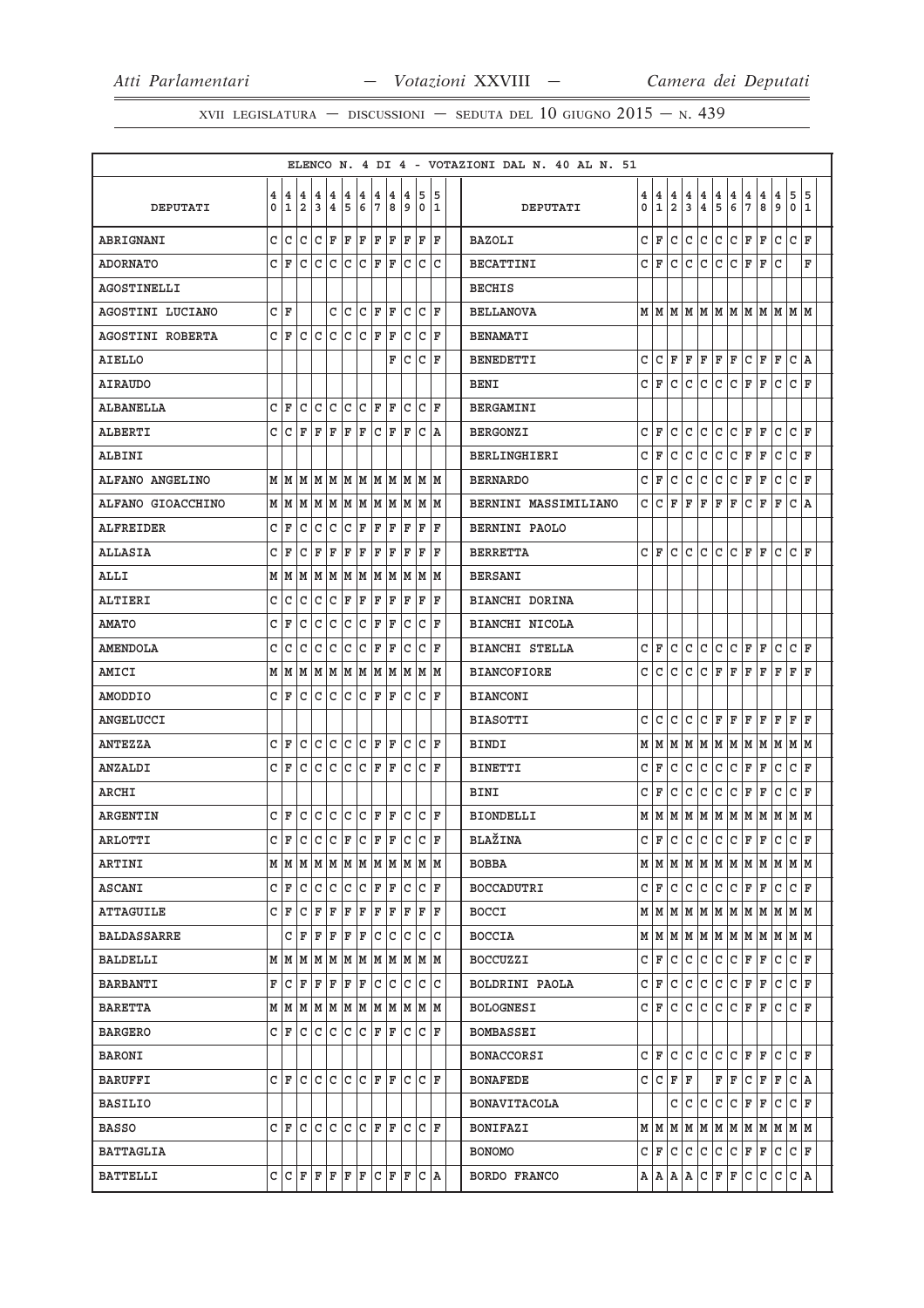|                      |   |              |                |     |                         |     |     |                 |     |     |                           |         |  | ELENCO N. 4 DI 4 - VOTAZIONI DAL N. 40 AL N. 51 |     |              |               |               |                 |               |               |                |             |                                   |              |              |
|----------------------|---|--------------|----------------|-----|-------------------------|-----|-----|-----------------|-----|-----|---------------------------|---------|--|-------------------------------------------------|-----|--------------|---------------|---------------|-----------------|---------------|---------------|----------------|-------------|-----------------------------------|--------------|--------------|
|                      | 4 | 4            | 4              | 4   | 4                       | 4   | 4   | 4               | 4   | 4   | 5                         | 5       |  |                                                 | 4   | 4            | $\frac{4}{2}$ | $\frac{4}{3}$ | $\frac{4}{4}$   | $\frac{4}{5}$ | $\frac{4}{6}$ | 4              | 4           | 4                                 | 5            | 5            |
| <b>DEPUTATI</b>      | 0 | $\mathbf{1}$ | $\overline{a}$ | 3   | $\overline{\mathbf{4}}$ | 5   | 6   | $7\phantom{.0}$ | 8   | 9   | $\mathbf 0$               | 1       |  | DEPUTATI                                        | 0   | $\mathbf{1}$ |               |               |                 |               |               | $\overline{7}$ | 8           | 9                                 | $\mathbf{0}$ | $\mathbf{1}$ |
| <b>BORDO MICHELE</b> | M | M            | M              | MM  |                         |     | M M |                 | MM  |     | M  M  M                   |         |  | <b>CAPUA</b>                                    | c   | ΙF           | C             | C             | C               | C             | c.            | F              | F           | $\mathtt{C}$                      | C F          |              |
| <b>BORGHESE</b>      | C | F            | C              | c   | c                       | c   | c   | F               | F   | ΙF  | F                         | ΙF      |  | <b>CARBONE</b>                                  | М   | M            |               |               |                 |               |               |                |             | M   M   M   M   M   M   M   M   M |              |              |
| <b>BORGHESI</b>      | C | ΙF           | C              | ΙF  | F                       | F   | F   | F               | F   | F   | F                         | F       |  | CARDINALE                                       | C   | $\mathbf F$  | С             | $\mathtt{C}$  | $\mathtt{C}$    | C             | c.            | F              | F           | C                                 | c            | ΙF           |
| <b>BORGHI</b>        | C | ΙF           |                |     |                         |     |     |                 |     |     |                           |         |  | <b>CARELLA</b>                                  | c   | F            | $\mathtt{C}$  | $\mathtt{C}$  | C               | c             | lc.           | F              | F           | $\mathtt{C}$                      | C F          |              |
| BORLETTI DELL'ACQUA  | M | M            | M              | M   | lм                      | M   | lм  | lм              | M   | M   |                           | M  M    |  | <b>CARFAGNA</b>                                 |     |              |               |               |                 |               |               |                |             |                                   |              |              |
| <b>BOSCHI</b>        | М |              | MM             |     |                         |     |     |                 |     |     | M  M  M  M  M  M  M  M  M |         |  | CARIELLO                                        | c   | c            | F             | F             | F               | F F           |               | C F            |             | F                                 | C A          |              |
| <b>BOSCO</b>         |   |              |                |     |                         |     |     |                 |     |     |                           |         |  | CARINELLI                                       | c   | c            | F             | F             | F               | F             | ΙF            | C              | F           | F                                 | C A          |              |
| <b>BOSSA</b>         | C | F            | $\mathbf C$    | c   | c                       | C   | c   | l F             | l F | C   | lc.                       | l F     |  | CARLONI                                         |     |              |               |               |                 |               |               |                |             |                                   |              |              |
| <b>BOSSI</b>         | C | ΙF           | C              | F   | F                       | F   | ΙF  | ΙF              | F   | ΙF  |                           | F       |  | CARNEVALI                                       | C   | F            | C             | $\mathtt{C}$  | $\mathtt{C}$    | C             | c             | $\mathbf F$    | $\mathbf F$ | C                                 | c            | ΙF           |
| <b>BRAGA</b>         |   |              |                |     |                         |     |     |                 |     |     |                           |         |  | CAROCCI                                         | C   | $\mathbf F$  | С             | $\mathtt{C}$  | C               | C             | c             | $\mathbf F$    | F           | C                                 | c            | ΙF           |
| BRAGANTINI MATTEO    |   |              |                |     |                         |     |     |                 |     |     |                           |         |  | CARRA                                           | C   | F            | $\mathtt{C}$  | $\mathtt{C}$  | $\mathtt{C}$    | C             | c.            | F              | F           | C                                 | C F          |              |
| BRAGANTINI PAOLA     | C | ΙF           | C              | C   | lc.                     | С   | c   | F               | F   | C   | C                         | ΙF      |  | CARRESCIA                                       | C   | F            | С             | С             | C               | С             | С             | F              | F           | C                                 | c            | ΙF           |
| <b>BRAMBILLA</b>     | M | M            | M              | M   | M                       | M   | M   | M               | M   | M   | M                         | M       |  | CARROZZA                                        | c   | F            | С             | С             | C               | С             | C             | ΙF             |             | C                                 | C F          |              |
| <b>BRANDOLIN</b>     | C | ΙF           | C              | C   | C                       | C   | C   | F               | F   | C   | C                         | ΙF      |  | <b>CARUSO</b>                                   | C   | F            | С             | $\mathtt{C}$  | $\mathtt{C}$    | C             | C             | $\mathbf F$    | ΙF          | C                                 |              | F            |
| <b>BRATTI</b>        | M | M            | M              | M   | M                       | M   | M   | M               | M   | M   | M                         | M       |  | CASATI                                          | C   | F            | $\mathtt{C}$  | C             | С               | $\mathtt{C}$  | $\mathtt{C}$  | F              | F           | C                                 | c            | F            |
| <b>BRESCIA</b>       | C | С            | F              | F   | $\mathbf F$             | F   | F   | C               | F   | ΙF  | С                         | A       |  | <b>CASELLATO</b>                                | C   | F            | С             | С             | С               | c             | С             | F              | F           | C                                 | c            | ΙF           |
| <b>BRESSA</b>        | М | M            | M              | M   | M                       | M   | M   | M               | M   | M   | M                         | M       |  | <b>CASERO</b>                                   | М   | M            | М             | M             | M               | MM            |               | М              | М           | М                                 | MM           |              |
| <b>BRUGNEROTTO</b>   | C | $\mathtt{C}$ | F              | F   | F                       | F   | F   | $\mathtt{C}$    | F   | F   | C                         | ١A      |  | CASO                                            | C   | $\mathtt{C}$ | F             | F             | F               | F F           |               | C              | F           | $\mathbf F$                       | $C \vert A$  |              |
| <b>BRUNETTA</b>      | М | M            | M              | M   | M                       | M   | M   | M               | M   | M   | M                         | M       |  | <b>CASSANO</b>                                  | C   | F            | С             | C             | С               | C             |               | F              | F           | C                                 | C F          |              |
| <b>BRUNO</b>         | C | C            | C              | l C | l c                     | C   | c   | C               | l C | C   | C                         | C       |  | CASTELLI                                        | c   | C            | F             | F             | ΙF              |               | F             | С              | F           | F                                 | C A          |              |
| BRUNO BOSSIO         | C | ΙF           | C              | C   | C                       | C   | c   | F               | F   | C   |                           |         |  | <b>CASTIELLO</b>                                |     |              |               |               |                 |               |               |                |             |                                   |              |              |
| <b>BUENO</b>         | C | ΙF           | C              | C   | C                       | C   | C   | F               | F   | C   | lc.                       | F       |  | CASTIGLIONE                                     |     | MM           | M             |               | M M M M         |               |               | M M            |             | M                                 | M M          |              |
| <b>BURTONE</b>       | C | F            | C              | С   | C                       | С   | C   | F               | F   | C   | С                         | ΙF      |  | CASTRICONE                                      | C F |              | C             | $\mathsf{C}$  | lc.             | F C           |               | F F            |             | C                                 | C F          |              |
| <b>BUSIN</b>         | C | ΙF           | C              | ΙF  | F                       | F   | F   | F               | F   | F   | F                         | F       |  | <b>CATALANO</b>                                 |     |              |               |               |                 |               |               |                |             |                                   |              |              |
| <b>BUSINAROLO</b>    | М | M            | M              | M   | M                       | M   | M   | M               | M   | M   |                           | M  M    |  | CATANIA                                         |     |              |               |               |                 |               |               |                |             | м м м м м м м м м м м             |              |              |
| <b>BUSTO</b>         | C | lc.          | ΙF             | F   | ΙF                      | F   | F   | c               | F   | ΙF  | F                         | ١A      |  | CATANOSO GENOESE                                |     |              |               |               |                 |               |               |                |             |                                   |              |              |
| <b>BUTTIGLIONE</b>   |   |              |                |     |                         |     |     |                 |     |     |                           |         |  | CAUSI                                           |     | C F          | C C           |               |                 |               |               |                |             |                                   |              |              |
| CALABRIA             | C | C            | C              | C   | ΙF                      | F   | F   | ΙF              | F   | F   | F                         | l F     |  | CAUSIN                                          | C F |              |               | c             | C               | $\mathsf{C}$  | lc.           | F F            |             | C                                 |              | F            |
| CALABRO'             | C | lF.          | C              | C   |                         | C   | lc. | F               | ΙF  | C   | C                         | ΙF      |  | <b>CECCONI</b>                                  | c   | C            | F             | F             | F               | F             | F             | c              | F           | F                                 | C A          |              |
| CAMANI               | C | ΙF.          | lc.            | c c |                         | lc. | lc. | F               | lF. | C   |                           | IC IF   |  | CENNI                                           |     | C F          | c             | C             | c.              | c c           |               | F   F          |             | c                                 | C F          |              |
| CAMPANA              |   |              |                |     |                         |     |     |                 |     |     |                           |         |  | CENSORE                                         |     | C F          | с             | $\mathtt{C}$  | С               | c             | lc.           | F F            |             | С                                 | CF           |              |
| CANCELLERI           |   |              |                |     |                         |     |     |                 |     |     |                           |         |  | <b>CENTEMERO</b>                                |     | c   c        | lC.           |               | C F             |               |               | F F F F        |             | F                                 | F  F         |              |
| CANI                 | C | lF.          | l C            | C   | C                       | C   | l C | ΙF              | F   | C   | C                         | ΙF      |  | CERA                                            |     |              |               |               |                 |               |               |                |             |                                   |              |              |
| CAON                 |   |              |                |     |                         |     |     |                 |     |     |                           |         |  | CESARO ANTIMO                                   |     | CF           |               |               | C C C C F F     |               |               |                |             | lc.                               | C   F        |              |
| CAPARINI             | C | l F          | C              | F   | ΙF                      | F   | l F | l F             | F   | l F | F                         | ΙF      |  | CESARO LUIGI                                    |     |              |               |               |                 |               |               |                |             |                                   |              |              |
| CAPELLI              |   |              |                |     |                         |     |     |                 |     |     |                           |         |  | CHAOUKI                                         |     |              |               |               |                 |               |               |                |             |                                   |              |              |
| CAPEZZONE            |   |              |                |     |                         |     |     |                 |     |     |                           |         |  | CHIARELLI                                       |     | c   c        | C             |               |                 |               |               |                |             | $C F F F F F F F F F$             |              |              |
| CAPODICASA           | C | ΙF           | C              | С   | C                       | C   | С   | F               | F   | C   | C                         | l F     |  | CHIMIENTI                                       |     |              |               |               | C C F F F F F F |               |               |                | C F         | F                                 | C   A        |              |
| CAPONE               | C | F            | l C            | lc. | C                       | lc. | lc. | F               | F   | С   |                           | $ C $ F |  | CICCHITTO                                       |     |              |               |               |                 |               |               |                |             |                                   |              |              |
| CAPOZZOLO            |   |              |                |     |                         |     |     |                 |     |     |                           |         |  | CIMBRO                                          |     | C F C        |               |               |                 |               |               |                |             |                                   |              |              |
|                      |   |              |                |     |                         |     |     |                 |     |     |                           |         |  |                                                 |     |              |               |               |                 |               |               |                |             |                                   |              |              |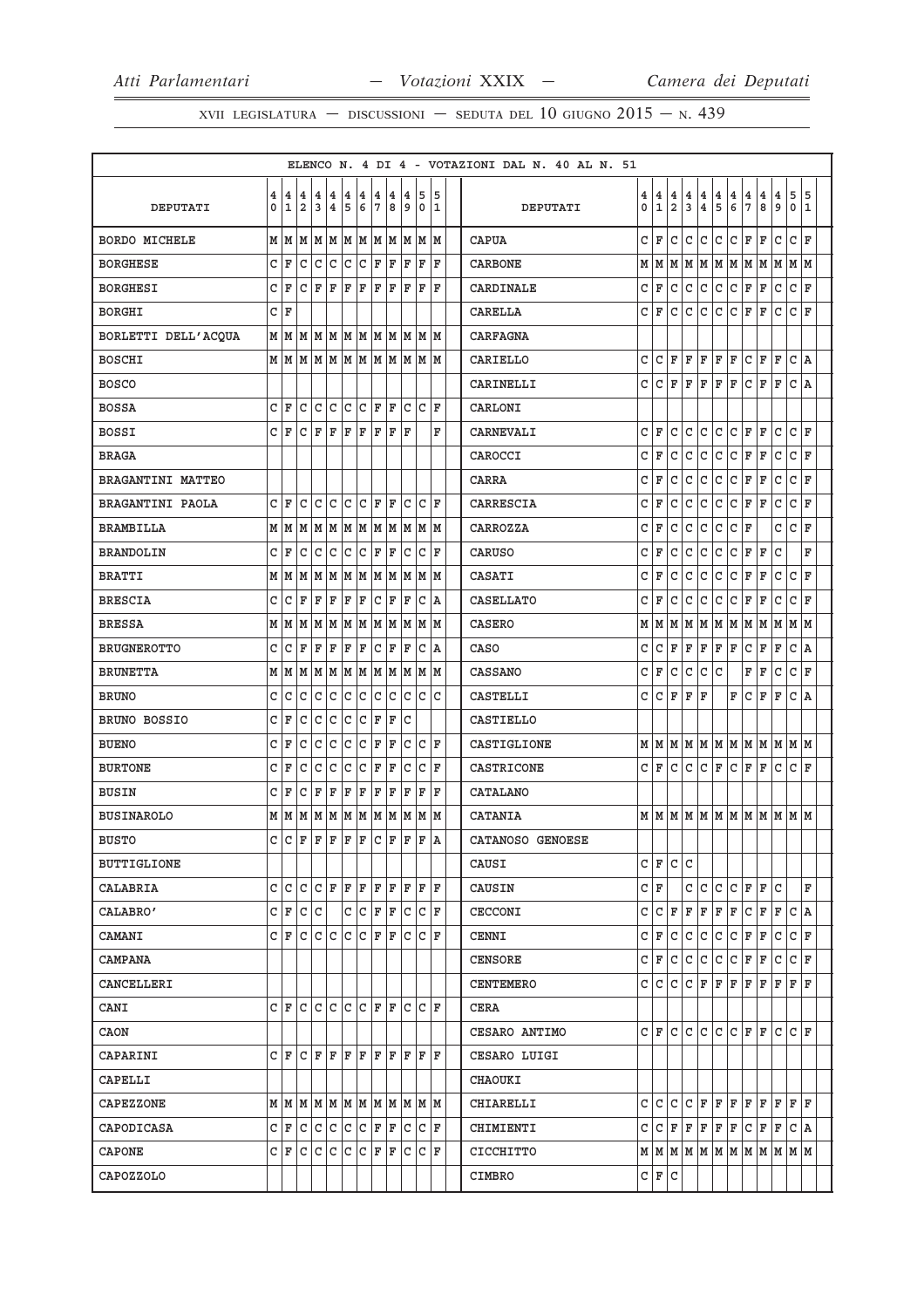|                   |              |     |                                   |                         |                                                                 |       |         |              |               |              |                                                                       |             |    | ELENCO N. 4 DI 4 - VOTAZIONI DAL N. 40 AL N. 51 |   |              |                |     |                |              |                   |     |     |     |                                   |     |
|-------------------|--------------|-----|-----------------------------------|-------------------------|-----------------------------------------------------------------|-------|---------|--------------|---------------|--------------|-----------------------------------------------------------------------|-------------|----|-------------------------------------------------|---|--------------|----------------|-----|----------------|--------------|-------------------|-----|-----|-----|-----------------------------------|-----|
|                   | 4            | 4   | 4                                 | 4                       | 4                                                               | 4     | 4       | 4            | 4             | 4            | 5                                                                     |             | 5  |                                                 | 4 | 4            | 4              | 4   | 4              | 4            | 4                 | 4   | 4   | 4   | 5                                 | 5   |
| DEPUTATI          | 0            | 1   | $\overline{a}$                    | 3                       | 4                                                               | 5     | 6       | 7            | 8             | 9            | $\overline{0}$                                                        |             | 1  | DEPUTATI                                        | 0 | $\mathbf{1}$ | $\overline{2}$ | 3   | $\overline{4}$ | 5            | 6                 | 7   | 8   | و ا | $\mathbf 0$                       | 11  |
| CIMMINO           |              | CF  | c                                 |                         | C C C C F                                                       |       |         |              |               |              | C C F                                                                 |             |    | DA VILLA                                        | C | l C          | F              | ΙF  | F              | l F          | F                 | lc. | F   | ΙF  | C A                               |     |
| CIPRINI           | C.           | С   | F                                 |                         | F F F F                                                         |       |         |              | C F F         |              |                                                                       | C A         |    | DE GIROLAMO                                     |   |              |                |     |                |              |                   |     |     |     |                                   |     |
| CIRACI'           | C            | C   |                                   | C A                     | A   F                                                           |       | F       |              | C A           | F            | F                                                                     |             | ١A | DEL BASSO DE CARO                               |   | MIM          | M              | lМ  |                |              | M   M   M   M   M |     |     |     | MM                                |     |
| CIRIELLI          |              |     |                                   |                         |                                                                 |       |         |              |               |              | $M$   $M$   $M$   $M$   $M$   $M$   $M$   $M$   $M$   $M$   $M$   $M$ |             |    | DEL GROSSO                                      | C | C            | F              | ΙF  | F              | F            | F                 | C   | F   | F   | C A                               |     |
| CIVATI            |              | F A |                                   | C C                     |                                                                 |       | C A A   |              | c c           | C            | $\mathsf{C}$                                                          |             | C  | DELLAI                                          | C | F            | C              | C   | C              | C            | С                 | F   | F   | C   | C                                 | ΙF  |
| COCCIA            |              |     |                                   |                         |                                                                 |       |         |              |               |              |                                                                       |             |    | DELL'ARINGA                                     | С | F            | с              | c   | C              | C            | С                 | F   | F   | C   | С                                 | ΙF  |
| COLANINNO         |              |     |                                   |                         |                                                                 |       |         |              |               |              |                                                                       |             |    | DELLA VALLE                                     | C | C            | F              | F   | F              | F            | F                 | C   | F   | ΙF  | $\mathtt{C}$                      | ١A  |
| COLLETTI          | $\mathsf{C}$ | C   | ΙF                                |                         | F   F                                                           | F F   |         |              | $C$ $ F $ $F$ |              |                                                                       | C A         |    | DELL'ORCO                                       | C | c            | F              | F   | F              | F            | F                 | C   | F   | ΙF  | C A                               |     |
| COLONNESE         | C.           | С   | F                                 | F                       | ΙF                                                              |       | F F     |              | C F F         |              |                                                                       | C A         |    | DE LORENZIS                                     |   |              |                |     |                |              |                   |     |     |     |                                   |     |
| COMINARDI         | C            | С   | F                                 | F                       | F                                                               | F     | F       | C            | F             | F            | C                                                                     |             | ١A | DE MARIA                                        |   |              |                |     |                |              |                   |     |     |     |                                   |     |
| COMINELLI         |              | C F | c                                 |                         | C C C F F                                                       |       |         |              |               | $\mathsf{C}$ |                                                                       | $ C $ $ F $ |    | DE MENECH                                       |   |              |                |     |                |              |                   |     |     |     |                                   |     |
| COPPOLA           |              | C F | С                                 | С                       | С                                                               | С     |         | C F          | F             | C            |                                                                       | CF          |    | DE MICHELI                                      |   | MM           |                |     |                |              |                   |     |     |     | M   M   M   M   M   M   M   M   M |     |
| CORDA             |              |     |                                   |                         |                                                                 |       |         |              |               |              |                                                                       |             |    | DE MITA                                         | С | F            | C              | C   | C              |              | C                 | F   | F   | lc. | С                                 | ΙF  |
| CORSARO           |              |     |                                   |                         |                                                                 |       |         |              |               |              |                                                                       |             |    | DE ROSA                                         | C | C            | F              | F   | F              | F            | F                 | C   | F   | ΙF  | C                                 | ١A  |
| COSCIA            |              | CIF | C                                 |                         | C C C F F                                                       |       |         |              |               | C            |                                                                       | CF          |    | DI BATTISTA                                     |   |              |                |     |                |              |                   |     |     |     |                                   |     |
| <b>COSTA</b>      |              |     |                                   |                         |                                                                 |       |         |              |               |              | $M$   $M$   $M$   $M$   $M$   $M$   $M$   $M$   $M$   $M$   $M$   $M$ |             |    | DI BENEDETTO                                    |   |              |                |     |                |              |                   |     |     |     |                                   |     |
| COSTANTINO        |              | F A | С                                 | C                       |                                                                 | C F F |         | $\mathsf{C}$ | C             | С            | C                                                                     |             | С  | DIENI                                           | М | IМ           | M              | lМ  |                |              |                   |     |     |     | M M M M M M M M                   |     |
| COVA              |              | C F | С                                 | C                       | С                                                               |       | C C F F |              |               |              | C C F                                                                 |             |    | DI GIOIA                                        |   | M   M        |                |     |                |              |                   |     |     |     | M M M M M M M M M M M             |     |
| COVELLO           |              | F   | С                                 | С                       | С                                                               | С     |         | C F          | F             | С            | C                                                                     |             | F  | DI LELLO                                        | C | F            | F              | С   | C              | C            | lC.               | F   | F   | C   | C                                 | ١c  |
| COZZOLINO         |              | C C | lF.                               |                         | F  F                                                            |       | F F     |              | C F F         |              |                                                                       | C A         |    | DI MAIO LUIGI                                   | М | lм           |                | MM  | M M            |              | M M               |     | MM  |     | $M$ $M$                           |     |
| CRIMI'            |              | C F |                                   | C                       |                                                                 | c c   |         |              | C F F         | c            |                                                                       | C F         |    | DI MAIO MARCO                                   | C | F            | C              | C   | C              | $\mathsf{C}$ | lc.               | ΙF  | F   | C   | $\mathtt{C}$                      | F   |
| CRIMI             |              |     |                                   |                         |                                                                 |       |         |              |               |              |                                                                       |             |    | D'INCA'                                         | C | C            | F              | F   | F              | F            | F                 | C   | F   | F   | C                                 | ١A  |
| CRIPPA            |              | C C | F                                 |                         | F F                                                             |       | F F     |              | C F F         |              |                                                                       | C A         |    | D'INCECCO                                       | C | F            | C              | c   | C              | C            | С                 | F   | F   | C   | C                                 | ΙF  |
| CRIVELLARI        |              | CF  | С                                 | $^{\circ}$ C $^{\circ}$ |                                                                 | c c   |         |              | C F F         | С            |                                                                       | C F         |    | DI SALVO                                        | c | F            | С              | C   | C              | C            | C                 | F   | F   | С   | C                                 | ΙF  |
| CULOTTA           |              | C F | С                                 |                         | c c                                                             |       | C C F F |              |               | $\mathsf{C}$ |                                                                       | C F         |    | <b>DISTASO</b>                                  | C | C            | A              | Α   | ΙA             | F            | F                 | A   | Α   | F   | F                                 | ΙF  |
| <b>CUPERLO</b>    |              | C F | C                                 | lc.                     |                                                                 | c c   |         |              | $C$ $F$ $F$   | C            | C                                                                     |             | F  | DI STEFANO FABRIZIO                             |   |              |                |     |                |              |                   |     |     |     |                                   |     |
| CURRO'            |              |     |                                   |                         |                                                                 |       |         |              |               |              |                                                                       |             |    | DI STEFANO MANLIO                               | C | C            | F              | ΙF  | F              | l F          | F                 | lc. | F   | ΙF  | $\mathtt{C}$                      | ١A  |
| <b>DADONE</b>     |              |     | $C C  C  F  F  F  F  F  C  F  F $ |                         |                                                                 |       |         |              |               |              |                                                                       | C A         |    | DI STEFANO MARCO                                |   |              |                |     |                |              |                   |     |     |     |                                   |     |
| DAGA              |              |     | $C[C F F F F F C F F $            |                         |                                                                 |       |         |              |               |              |                                                                       | C A         |    | DI VITA                                         |   |              |                |     |                |              |                   |     |     |     |                                   |     |
| <b>D'AGOSTINO</b> |              |     |                                   |                         |                                                                 |       |         |              |               |              |                                                                       |             |    | <b>DONATI</b>                                   |   |              |                |     |                |              |                   |     |     |     |                                   |     |
| D'ALESSANDRO      |              |     |                                   |                         |                                                                 |       |         |              |               |              |                                                                       |             |    | OTTAVIO                                         | C | ΙF           | C              | C   | C              | lc.          | lc.               | F   | F   | C   | C F                               |     |
| D'ALIA            |              |     |                                   |                         |                                                                 |       |         |              |               |              | $M$   $M$   $M$   $M$   $M$   $M$   $M$   $M$   $M$   $M$   $M$   $M$ |             |    | DURANTI                                         | F | A            | C              | C   | lc.            | F            | F                 | l C | C   | lc. | c c                               |     |
| DALLAI            |              |     |                                   |                         |                                                                 |       |         |              |               |              |                                                                       |             |    | D'UVA                                           | C | С            | F              | F   | F              | F            | F                 | c   | F   | F   | C A                               |     |
| DALL'OSSO         |              |     |                                   |                         |                                                                 |       |         |              |               |              | $C  C  F  F  F  F  F  C  F  F  C  A$                                  |             |    | <b>EPIFANI</b>                                  |   |              |                |     |                |              |                   |     |     |     |                                   |     |
| DAL MORO          |              |     | F C                               |                         | $ {\tt C}\, {\tt C}\, {\tt C}\, {\tt F}\, {\tt F}\, {\tt C}\, $ |       |         |              |               |              |                                                                       | C F         |    | ERMINI                                          | C | ΙF           | lc.            | lc. | c              | c            | c                 | F   | F   | lc  | C F                               |     |
| D'AMBROSIO        |              |     | C C F F F F F F                   |                         |                                                                 |       |         |              | C F F         |              |                                                                       | C A         |    | FABBRI                                          | c | ΙF           | C              | C   | C              | C            | С                 | F   | F   | C   | C                                 | lF. |
| DAMBRUOSO         |              | CF  |                                   |                         | $C  C  C  C  C  F  F  $                                         |       |         |              |               | c            |                                                                       | C F         |    | <b>FAENZI</b>                                   | С | lc.          | c              | c   | A              | F            | F                 | F   | F   | F   | $F$ $F$                           |     |
| <b>DAMIANO</b>    |              |     |                                   |                         |                                                                 |       |         |              |               |              | $M$   $M$   $M$   $M$   $M$   $M$   $M$   $M$   $M$   $M$   $M$       |             |    | <b>FALCONE</b>                                  |   | C   F        | C              | C   |                | C            | lc.               | F   | F   | С   | C F                               |     |
| <b>D'ARIENZO</b>  |              |     |                                   |                         |                                                                 |       |         |              |               |              | $C   F   C   C   C   C   F   F   F   C   C   F$                       |             |    | FAMIGLIETTI                                     |   |              |                |     |                |              |                   |     |     |     |                                   |     |
| D'ATTORRE         |              |     | $C  F  C  C  C  C  C  F  F$       |                         |                                                                 |       |         |              |               |              |                                                                       |             | F  | <b>FANTINATI</b>                                |   | C C          | F F            |     | F F            |              | F                 | c   | F F |     |                                   |     |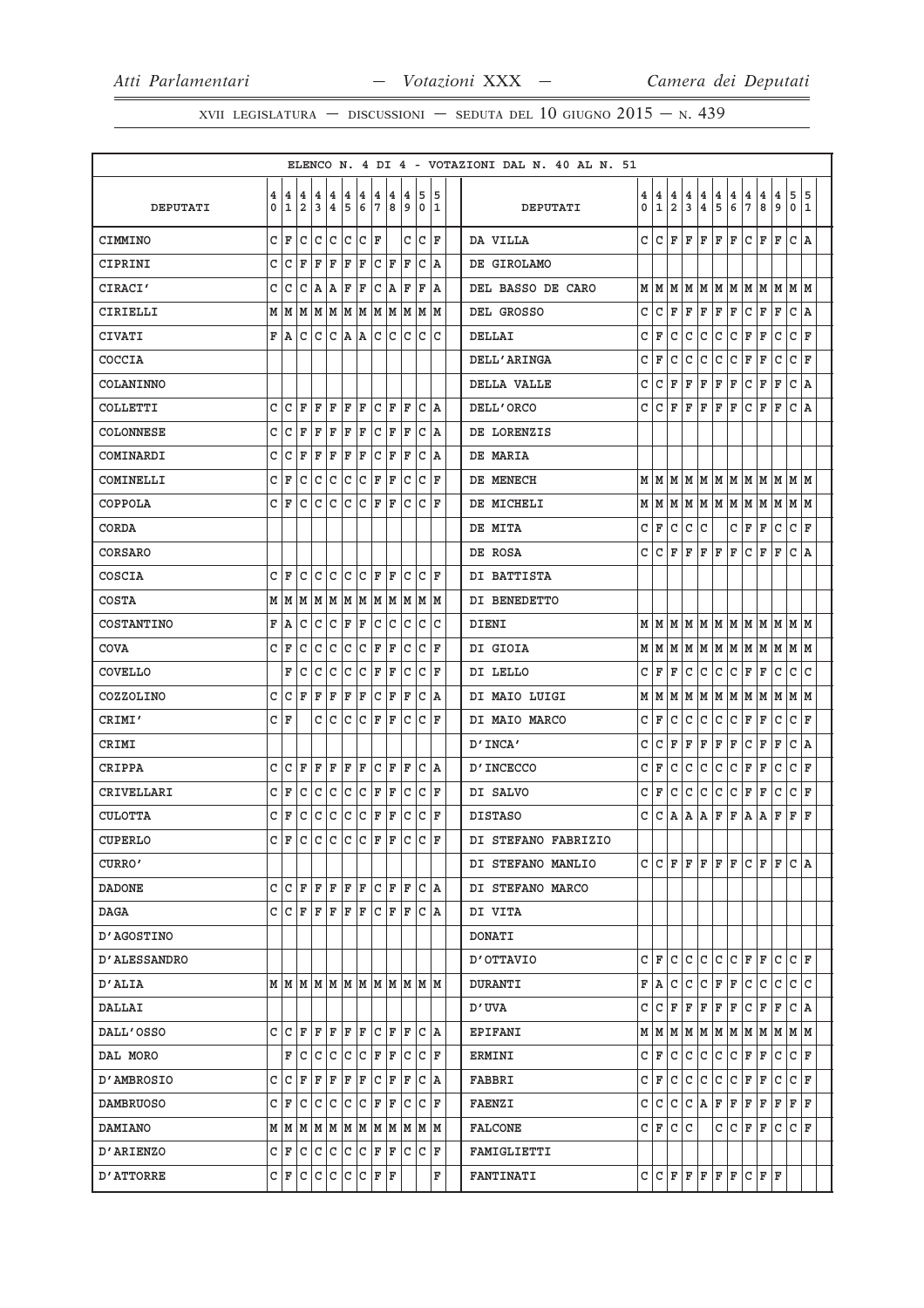|                       |   |             |                |                  |                       |     |       |       |          |      |                                                                       |                    |    | ELENCO N. 4 DI 4 - VOTAZIONI DAL N. 40 AL N. 51 |   |          |                |       |                   |       |                |         |             |     |                                       |     |
|-----------------------|---|-------------|----------------|------------------|-----------------------|-----|-------|-------|----------|------|-----------------------------------------------------------------------|--------------------|----|-------------------------------------------------|---|----------|----------------|-------|-------------------|-------|----------------|---------|-------------|-----|---------------------------------------|-----|
|                       | 4 |             | 4 4            | 4                | 4                     | 4   | 4     | 4     | 4        | 4    | 5                                                                     |                    | 5  |                                                 | 4 | <b>4</b> | 4              | 4     | 4                 | 4     | 4              | 4       | 4           | 4   | 5                                     | 5   |
| DEPUTATI              | 0 | 1           | $\overline{a}$ | 3                | 4                     | 5   | 6     | 17    | 8        | 9    | 0                                                                     |                    | 11 | DEPUTATI                                        | 0 | 1        | $\overline{a}$ | 3     | 4                 | 5     | $6\phantom{a}$ | 7       | 8           | 9   | $\mathbf 0$                           | 11  |
| <b>FANUCCI</b>        |   | C F         | C              | C C C F F        |                       |     |       |       |          |      | $ C C $ F                                                             |                    |    | GALLI GIAMPAOLO                                 |   |          |                |       |                   |       |                |         |             |     |                                       |     |
| <b>FARAONE</b>        | М | M           |                |                  |                       |     |       |       |          |      | M   M   M   M   M   M   M   M   M                                     |                    |    | GALLINELLA                                      |   |          |                |       |                   |       |                |         |             |     |                                       |     |
| <b>FARINA DANIELE</b> | F | A           | C              |                  | C C F F               |     |       |       | c c c    |      | $\overline{\mathsf{IC}}$ :                                            |                    | C  | GALLO LUIGI                                     | C | lc.      | FF             |       | F                 | ΙF    | F              | lc.     | ΙF          | ΙF  | C A                                   |     |
| FARINA GIANNI         |   | C F         | C              |                  | C C C F F             |     |       |       |          |      | C  C  F                                                               |                    |    | GALLO RICCARDO                                  |   |          |                |       |                   |       |                |         |             |     |                                       |     |
| <b>FASSINA</b>        |   | C IF        | C              | lc.              |                       |     |       |       |          | lc l |                                                                       | CF                 |    | GALPERTI                                        | c | ΙF       | C              | l C   | C                 | C     | C              | ΙF      | F           | C   | C F                                   |     |
| FAUTTILLI             |   | C F         |                | $ C C C C F F F$ |                       |     |       |       |          |      | C C F                                                                 |                    |    | GANDOLFI                                        |   | C F      |                | C C   | lc.               | l C   | $ c _F$        |         | F           | lc. | $ {\tt C}\, $ F                       |     |
| <b>FAVA</b>           | F | ΙF          | c              | lC.              | C                     | F   | F     |       | c c      | C    | C                                                                     |                    | С  | GARAVINI                                        | c | ΙF       | c              |       | С                 | C     | C              | F       | F           | С   | c                                     | ΙF  |
| FEDI                  | C | ΙF          | C              | lc.              | l C                   | lc. | C F F |       |          |      | C C F                                                                 |                    |    | GARNERO SANTANCHE'                              |   |          |                |       |                   |       |                |         |             |     |                                       |     |
| FEDRIGA               | C | F           | C              | lF.              | ΙF                    | F   |       |       |          |      | F F F F F                                                             |                    | ΙF | <b>GAROFALO</b>                                 | C | ΙF       | C              | c     | C                 | C     | C              | ΙF      | F           | C   | C                                     | ΙF  |
| FERRANTI              |   |             |                |                  |                       |     |       |       |          |      | $M$   $M$   $M$   $M$   $M$   $M$   $M$   $M$   $M$   $M$   $M$   $M$ |                    |    | GAROFANI                                        | c | l F      | С              | С     | С                 | C     | C              | F       | ΙF          | C   | C                                     | l F |
| <b>FERRARA</b>        |   |             |                |                  |                       |     |       |       |          |      |                                                                       |                    |    | GASPARINI                                       | c | F        | C              | C     | C                 | c     | C              | F       | F           | lc. | C F                                   |     |
| FERRARESI             | c | lс          | ΙF             |                  | F   F   F   C   F   F |     |       |       |          |      |                                                                       | IC IA              |    | GEBHARD                                         |   | C   F    | C              | C     | C                 | C     | C              | F       | F           |     |                                       | F   |
| FERRARI               |   | CF          |                |                  |                       |     |       |       |          |      | C  C  C  C  C  F  F  C  C  F                                          |                    |    | GELLI                                           |   |          |                |       |                   |       |                |         |             |     |                                       |     |
| <b>FERRO</b>          | C |             | С              | l C              | С                     | lc. |       |       | IC IF IF | C    |                                                                       | CF                 |    | GELMINI                                         |   |          |                |       |                   |       |                |         |             |     |                                       |     |
| <b>FIANO</b>          |   |             |                |                  |                       |     |       |       |          |      |                                                                       |                    |    | <b>GENOVESE</b>                                 |   |          |                |       |                   |       |                |         |             |     |                                       |     |
| FICO                  |   | MM          |                |                  |                       |     |       |       |          |      | M  M  M  M  M  M  M  M  M  M                                          |                    |    | GENTILONI SILVERI                               |   | MM       |                |       | M   M   M   M   M |       |                |         | lм          | lм  | M   M                                 |     |
| FIORIO                |   | CIF         |                |                  |                       |     |       |       |          |      | C  C  C  C  C  F  F  C  C  F                                          |                    |    | GHIZZONI                                        |   | CIF      | C              | С     | С                 | C     | C              | F       | ΙF          | c   | C                                     | ١F  |
| <b>FIORONI</b>        |   |             |                |                  |                       |     |       |       |          |      | $M$   $M$   $M$   $M$   $M$   $M$   $M$   $M$   $M$   $M$   $M$   $M$ |                    |    | <b>GIACHETTI</b>                                | т | т        | т              | т     | т                 | IΤ    | ΙT             | IΤ      | T           | ΙT  | т                                     | ١T  |
| FITZGERALD NISSOLI    |   |             |                |                  |                       |     |       |       |          |      |                                                                       |                    |    | <b>GIACOBBE</b>                                 | C | ΙF       | С              | С     | C                 | C     | C              | ΙF      | F           | C   | C                                     | l F |
| FOLINO                |   |             |                |                  |                       |     |       |       |          |      |                                                                       |                    |    | GIACOMELLI                                      |   | M   M    |                | M   M |                   | M   M | MM             |         | M           | M   | M  M                                  |     |
| FONTANA CINZIA MARIA  |   | C F         | C              | lC.              | l C                   | lc. |       | C F F |          | C    |                                                                       | $ C $ $\mathbf{F}$ |    | GIACOMONI                                       | С | С        | С              | C     | F                 | F     | F              | F       | F           | F   | F                                     | ΙF  |
| FONTANA GREGORIO      | c | lc          | $\mathbf{C}$   |                  |                       |     |       |       |          |      | C F F F F F F F F F                                                   |                    |    | <b>GIAMMANCO</b>                                | C | l c      | C              | l c   | F                 | F     | F              | ΙF      | F           | F   | F                                     | l F |
| FONTANELLI            |   |             |                |                  |                       |     |       |       |          |      | $M$   $M$   $M$   $M$   $M$   $M$   $M$   $M$   $M$   $M$   $M$   $M$ |                    |    | GIGLI                                           | c | F        | C              | lc.   | c                 | lc.   | c              | F       | F           | C   | $\mathtt{C}$                          | ΙF  |
| FORMISANO             |   |             |                |                  |                       |     |       |       |          |      | $M$   $M$   $M$   $M$   $M$   $M$   $M$   $M$   $M$   $M$   $M$   $M$ |                    |    | <b>GINATO</b>                                   |   |          |                |       |                   |       |                |         |             |     |                                       |     |
| FOSSATI               |   |             |                |                  |                       |     |       |       |          |      |                                                                       |                    |    | <b>GINEFRA</b>                                  | c | F        | l C            | lc.   | C                 | l C   | lc.            | F       | F           | c   | $ c $ F                               |     |
| FRACCARO              |   |             |                |                  |                       |     |       |       |          |      | $C C F F F F F C F F C A$                                             |                    |    | <b>GINOBLE</b>                                  |   |          |                |       | $C F C C C C C F$ |       |                |         | ΙF          | lc. | C   F                                 |     |
| FRAGOMELI             |   |             |                |                  |                       |     |       |       |          |      | $C   F   C   C   C   C   F   F   C   C   F$                           |                    |    | GIORDANO GIANCARLO                              |   | FA       |                |       | lcicicifif        |       |                | lc.     | lc.         | l C | lc Ic                                 |     |
| FRANCESCHINI          |   |             |                |                  |                       |     |       |       |          |      |                                                                       |                    |    | GIORDANO SILVIA                                 | c | lc       | F              | F     | F                 | ΙF    | F              | l C     | ΙF          | ΙF  | C A                                   |     |
| FRATOIANNI            |   |             |                |                  |                       |     |       |       |          |      |                                                                       |                    |    | GIORGETTI ALBERTO                               |   |          |                |       |                   |       |                |         |             |     |                                       |     |
| FREGOLENT             |   |             |                |                  |                       |     |       |       |          |      |                                                                       |                    |    | GIORGETTI GIANCARLO                             |   |          |                |       |                   |       |                |         |             |     |                                       |     |
| <b>FRUSONE</b>        |   |             |                |                  |                       |     |       |       |          |      |                                                                       |                    |    | GIORGIS                                         |   | CIF      |                |       |                   |       |                | CCCCCFF |             | lc. | IC IF                                 |     |
| FUCCI                 |   |             |                |                  |                       |     |       |       |          |      | CCCCCCCFFFFFFFF                                                       |                    |    | GITTI                                           |   |          |                |       |                   |       |                |         |             |     |                                       |     |
| <b>FURNARI</b>        |   |             |                |                  |                       |     |       |       |          |      |                                                                       |                    |    | GIULIANI                                        |   | CIF      | c              | l C   |                   | c c   | $ C $ F        |         | ΙF          | C   | C F                                   |     |
| FUSILLI               |   | c F C C C C |                |                  |                       |     |       |       |          |      |                                                                       |                    |    | GIULIETTI                                       |   |          |                |       | c F c c c c c     |       | $ C $ F        |         | IF.         | Iс  | $ C $ F                               |     |
| GADDA                 |   | CF          | lc.            |                  |                       |     |       |       |          |      | C C C F F C C F                                                       |                    |    | <b>GNECCHI</b>                                  |   | C   F    | l C            | lc.   | c                 | c     | c              | IF.     | ΙF          | lc  | C F                                   |     |
| <b>GAGNARLI</b>       |   |             |                |                  |                       |     |       |       |          |      | $C  C F F F F F C F F C$                                              |                    |    | GOZI                                            |   |          |                |       |                   |       |                |         |             |     |                                       |     |
| GALAN                 |   |             |                |                  |                       |     |       |       |          |      |                                                                       |                    |    | GRANDE                                          |   |          |                |       |                   |       |                |         |             |     |                                       |     |
| GALATI                |   |             |                |                  |                       |     |       |       |          |      |                                                                       |                    |    | GRASSI                                          |   |          |                |       |                   |       |                |         | CFCCCCCCFFC |     | IC IF                                 |     |
| GALGANO               |   |             |                |                  |                       |     |       |       |          |      | $C F C C C C F F F C C F$                                             |                    |    | GRECO                                           |   |          |                |       |                   |       |                |         |             |     |                                       |     |
| GALLI CARLO           |   |             |                |                  |                       |     |       |       |          |      | C  F  C  C  C  C  F  F  F  C  C  F                                    |                    |    | GREGORI                                         |   |          |                |       |                   |       |                |         |             |     | $C  F  C  C  C  C  F  F  F  C  C  F $ |     |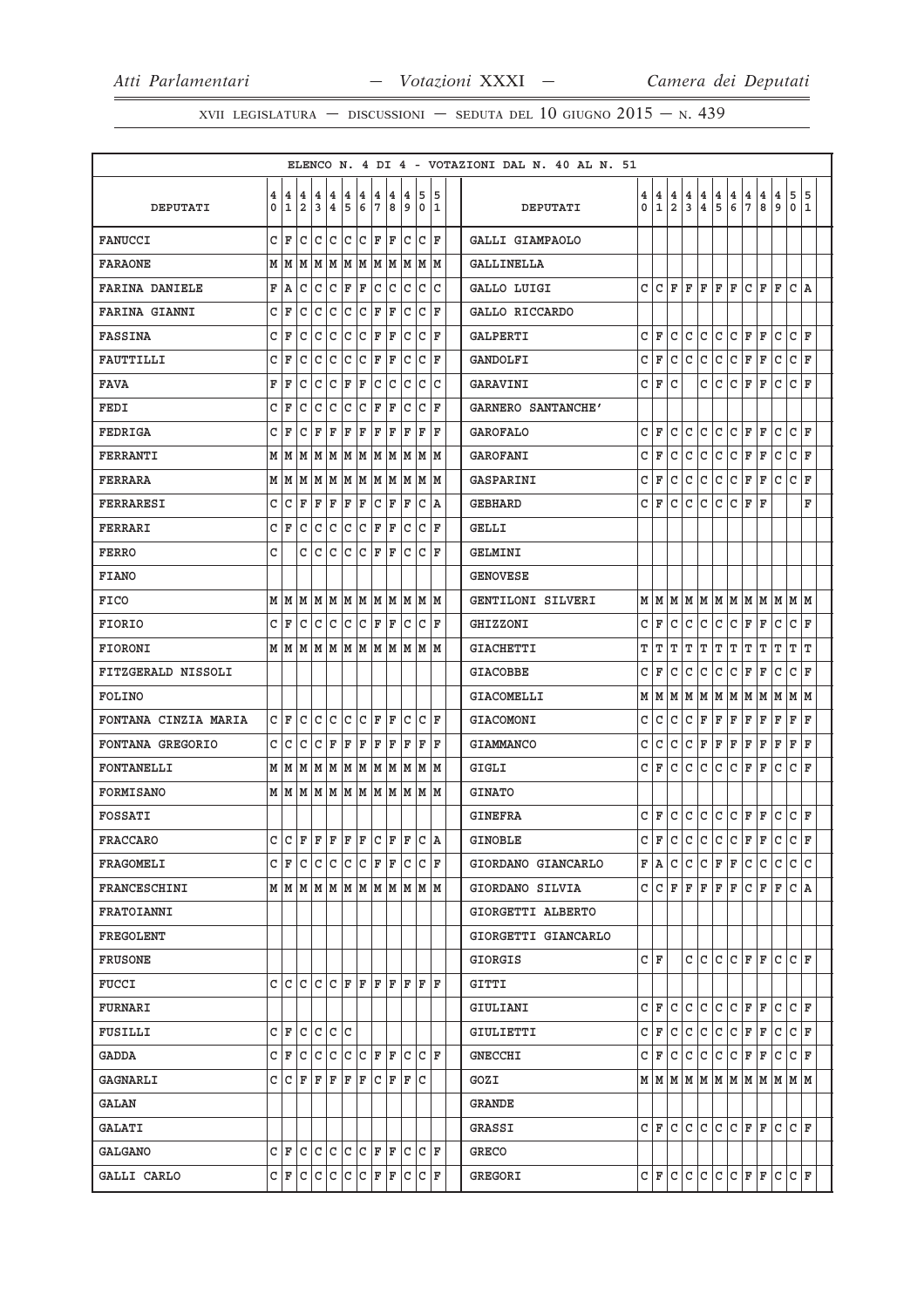|                         |   |              |                |                   |                         |                |     |                         |    |              |                                                                 |     | ELENCO N. 4 DI 4 - VOTAZIONI DAL N. 40 AL N. 51 |   |              |                |                         |                         |              |                         |     |                                       |     |                                                                 |             |
|-------------------------|---|--------------|----------------|-------------------|-------------------------|----------------|-----|-------------------------|----|--------------|-----------------------------------------------------------------|-----|-------------------------------------------------|---|--------------|----------------|-------------------------|-------------------------|--------------|-------------------------|-----|---------------------------------------|-----|-----------------------------------------------------------------|-------------|
|                         | 4 | 4            | 14             | 4                 | $\overline{\mathbf{4}}$ | $\overline{4}$ | 14  | $\overline{\mathbf{4}}$ | 14 |              | 4 5                                                             | 15  |                                                 |   | 4 4          | 4              | 4                       | $\overline{4}$          | $\vert$ 4    | $\overline{\mathbf{4}}$ | 4   | $\overline{\mathbf{4}}$               | 4   | 5                                                               | 5           |
| DEPUTATI                | 0 | $\mathbf{1}$ | $\overline{a}$ | 3                 | $\overline{4}$          | 5              | 6 ا | 17                      | 8  | و ا          | I٥                                                              | 1   | DEPUTATI                                        | 0 | $\mathbf{1}$ | $\overline{2}$ | $\overline{\mathbf{3}}$ | $\overline{\mathbf{4}}$ | 5            | 6                       | 7   | 8                                     | و ا | $\mathbf 0$                                                     | 1           |
| <b>GRIBAUDO</b>         |   | C F          | $\overline{C}$ | $ c c c c _F _F$  |                         |                |     |                         |    |              | C C F                                                           |     | LORENZIN                                        |   |              |                |                         |                         |              |                         |     |                                       |     |                                                                 |             |
| GRILLO                  | C | lc.          | F              | F                 | F                       | F              | F   | $ c _F$                 |    | F            |                                                                 | А   | LOSACCO                                         |   |              |                |                         |                         |              |                         |     |                                       |     | м м м м м м м м м м м м                                         |             |
| GRIMOLDI                |   |              |                |                   |                         |                |     |                         |    |              |                                                                 |     | LOTTI                                           |   |              |                |                         |                         |              |                         |     |                                       |     | $M$   $M$   $M$   $M$   $M$   $M$   $M$   $M$   $M$   $M$   $M$ |             |
| <b>GUERINI GIUSEPPE</b> |   | C F          |                | lc lc lc lc lr lr |                         |                |     |                         |    |              | lc Ic If                                                        |     | LUPI                                            |   |              |                |                         |                         |              |                         |     |                                       |     |                                                                 |             |
| GUERINI LORENZO         |   |              |                |                   |                         |                |     |                         |    |              |                                                                 |     | LUPO                                            |   |              |                |                         |                         |              |                         |     |                                       |     |                                                                 |             |
| <b>GUERRA</b>           |   |              |                |                   |                         |                |     |                         |    |              |                                                                 |     | <b>MADIA</b>                                    |   |              |                |                         |                         |              |                         |     |                                       |     |                                                                 |             |
| <b>GUIDESI</b>          |   |              |                |                   | F                       | F              | l F | F  F                    |    |              | F F                                                             | lF. | <b>MAESTRI</b>                                  | C | ΙF           | C              | l C                     | C                       | C            | lc.                     | l F | F                                     | C   | C F                                                             |             |
| <b>GULLO</b>            |   |              |                |                   |                         |                |     |                         |    |              |                                                                 |     | <b>MAGORNO</b>                                  |   |              |                |                         |                         |              |                         |     |                                       |     |                                                                 |             |
| <b>GUTGELD</b>          |   |              |                |                   |                         |                |     |                         |    |              |                                                                 |     | <b>MAIETTA</b>                                  |   |              |                |                         |                         |              |                         |     |                                       |     |                                                                 |             |
| <b>IACONO</b>           | c | ΙF           | C              | C                 | lc                      | c c            |     | F   F                   |    | $\mathtt{C}$ | C  F                                                            |     | MALISANI                                        | C | ΙF           | C              | C                       | C                       | $\mathsf{C}$ | c                       | F   | F                                     | C   | C                                                               | F           |
| IANNUZZI CRISTIAN       | F | l c          | F              | F                 | F                       | F F            |     | C F                     |    | F            | $ C $ A                                                         |     | MALPEZZI                                        | C | F            | lc.            | c                       | c                       | c            | C F                     |     | F                                     | lc. | $ c _{\mathbf{F}}$                                              |             |
| IANNUZZI TINO           | C | ΙF           | C              | C                 | lc.                     | lc.            | c   | F                       | F  | lc.          | $ c _F$                                                         |     | MANCIULLI                                       |   | MM           | M              | M                       |                         |              | MMMMMM                  |     |                                       | M   | M  M                                                            |             |
| <b>IMPEGNO</b>          |   | CF           | l C            | lc.               | lc.                     | lc.            | lc. | F F                     |    | lc.          | $ c _F$                                                         |     | <b>MANFREDI</b>                                 | C | F            | C              | c                       | c                       | c            | c                       | F   | F                                     | c   | $ c _{\mathbf{F}}$                                              |             |
| <b>INCERTI</b>          |   |              |                |                   |                         |                |     |                         |    |              |                                                                 |     | <b>MANNINO</b>                                  |   |              |                |                         |                         |              |                         |     | M   M   M   M   M   M   M   M   M   M |     | M M                                                             |             |
| INVERNIZZI              | C | ١F           | F              | F                 | F                       | F              | F   | F                       | F  | ΙF           | ١F                                                              | ΙF  | <b>MANTERO</b>                                  |   |              |                |                         |                         |              |                         |     |                                       |     |                                                                 |             |
| IORI                    |   | C F          | lc.            | c c               |                         | C C F F        |     |                         |    |              | $ c c $ F                                                       |     | <b>MANZI</b>                                    | C | ΙF           | C              | l C                     | C                       | lc           | C                       | F   | lF.                                   | lc. | lc IF                                                           |             |
| <b>KRONBICHLER</b>      |   | F A          | C              | lc.               | lc.                     | ΙF             | ΙF  | c c                     |    | lc.          | lc Ic                                                           |     | <b>MARANTELLI</b>                               | C | F            | C              | C                       | C                       | C            | C                       | F   | F                                     | C   |                                                                 | $\mathbf F$ |
| L'ABBATE                |   |              |                |                   |                         |                |     |                         |    |              |                                                                 |     | MARAZZITI                                       |   |              |                |                         |                         |              |                         |     |                                       |     |                                                                 |             |
| LABRIOLA                |   |              |                |                   |                         |                |     |                         |    |              |                                                                 |     | MARCHETTI                                       | C | F            | C              |                         |                         |              | C                       | F   | F                                     | lc. | C F                                                             |             |
| LACQUANITI              |   | CF           | lc.            | c c               |                         | C C F F        |     |                         |    |              | lc Ic If                                                        |     | MARCHI                                          | C | F            | C              | c                       | $\mathtt{C}$            | c            | c                       | F   | F                                     | c   | C F                                                             |             |
| LAFFRANCO               |   |              |                |                   |                         |                |     |                         |    |              |                                                                 |     | MARCOLIN                                        | C | F            | C              | F                       | F                       | F            | F                       | F   | F                                     | F   | F                                                               | ١F          |
| LAFORGIA                | C | ١F           | C              | $\mathtt{C}$      | c                       | c.             | c   | F                       | F  |              | C C F                                                           |     | <b>MARCON</b>                                   | F | A            | C              | c                       | $\mathtt{C}$            | F            | F                       | c   | C                                     | c   | $\mathsf{C}$                                                    | lc          |
| <b>LAINATI</b>          | C | lc           | с              | lc.               | lc                      | F              | F   | F F                     |    | F            | ΙF                                                              | ΙF  | <b>MARGUERETTAZ</b>                             | C | F            | lc.            | l c                     | C                       | lc           | lc.                     | F   | F                                     | F   | F                                                               | ΙF          |
| LA MARCA                | c | ΙF           | C              | lc.               | lc                      | lc.            | C F |                         | ΙF | lc.          | C  F                                                            |     | <b>MARIANI</b>                                  |   |              |                |                         |                         |              |                         |     |                                       |     |                                                                 |             |
| LA RUSSA                |   |              |                |                   |                         |                |     |                         |    |              | $M$   $M$   $M$   $M$   $M$   $M$   $M$   $M$   $M$   $M$   $M$ |     | MARIANO                                         |   | C F          | c.             | c                       | c.                      | c            | $ c _F$                 |     | lF.                                   | c   | $ c _F$                                                         |             |
| LATRONICO               |   | c c          |                |                   |                         |                |     |                         |    |              | C C F F F F F F F F F                                           |     | MAROTTA                                         |   |              |                |                         |                         |              |                         |     |                                       |     |                                                                 |             |
| LATTUCA                 | C | ΙF           | lc.            | C C C F F         |                         |                |     |                         |    |              | $ c c _F$                                                       |     | MARROCU                                         |   |              |                |                         |                         |              |                         |     |                                       |     |                                                                 |             |
| LAURICELLA              |   | C F          |                | F A               |                         |                | A   |                         |    |              | A   A   F                                                       |     | MARRONI                                         | C | l F          | C              | C                       | C                       | lc.          | C                       | F   | ΙF                                    | lc  | C F                                                             |             |
| LAVAGNO                 |   | C F          | l C            | c c               |                         | $ C C $ F      |     |                         |    |              |                                                                 |     | <b>MARTELLA</b>                                 |   | C   F        | C              | C                       | C                       | C            | C                       | ΙF  | ΙF                                    | C   | C F                                                             |             |
| LENZI                   |   |              |                |                   |                         |                |     |                         |    |              | C F C C C C F F C C F F                                         |     | MARTELLI                                        |   |              |                |                         |                         |              |                         |     |                                       |     |                                                                 |             |
| LETTA                   |   |              |                |                   |                         |                |     |                         |    |              |                                                                 |     | MARTI                                           | c | C            | C              | l C                     | l F                     | F            | F                       | F   | F                                     | F   | F F                                                             |             |
| LEVA                    |   |              |                |                   |                         |                |     |                         |    |              |                                                                 |     | MARTINELLI                                      |   |              |                |                         |                         |              |                         |     |                                       |     |                                                                 |             |
| LIBRANDI                |   | CF           | l C            |                   | C C                     | C C F F        |     |                         |    |              | IC IC IF                                                        |     | MARTINO ANTONIO                                 |   |              |                |                         |                         |              |                         |     |                                       |     |                                                                 |             |
| LIUZZI                  |   | C C F        |                | F F               |                         | F F            |     |                         |    |              | C F F C A                                                       |     | MARTINO PIERDOMENICO                            |   | CIF          | lc.            | l C                     | lc.                     | lc.          | c.                      | lc. | lc lc                                 |     | c  F                                                            |             |
| LOCATELLI               |   |              |                |                   |                         |                |     |                         |    |              |                                                                 |     | MARZANA                                         |   |              |                |                         |                         |              |                         |     |                                       |     |                                                                 |             |
| LODOLINI                |   | CF           | lc.            |                   | c c                     | C C F F        |     |                         |    |              | IC IC IF                                                        |     | MARZANO                                         |   | CIF          | C              | C                       | C                       | C            | C                       | lF. | lF.                                   | lc  | C F                                                             |             |
| LOMBARDI                |   |              |                |                   |                         |                |     |                         |    |              |                                                                 |     | MASSA                                           |   |              |                |                         |                         |              |                         |     |                                       |     |                                                                 |             |
| LO MONTE                |   |              |                |                   |                         |                |     |                         |    |              |                                                                 |     | <b>MATARRELLI</b>                               |   |              |                |                         |                         |              |                         |     |                                       |     |                                                                 |             |
| LONGO                   |   |              |                |                   |                         |                |     |                         |    |              |                                                                 |     | <b>MATARRESE</b>                                |   | C F          |                | c c                     |                         |              |                         |     | C C C F F C                           |     | IC F                                                            |             |
| LOREFICE                |   |              |                |                   |                         |                |     |                         |    |              | $C  C F F F F F C F F C A$                                      |     | MATTIELLO                                       |   | C F          | c              | c                       | c                       | c            | c                       | F   | F                                     | c   | $ {\tt C}\, $ F                                                 |             |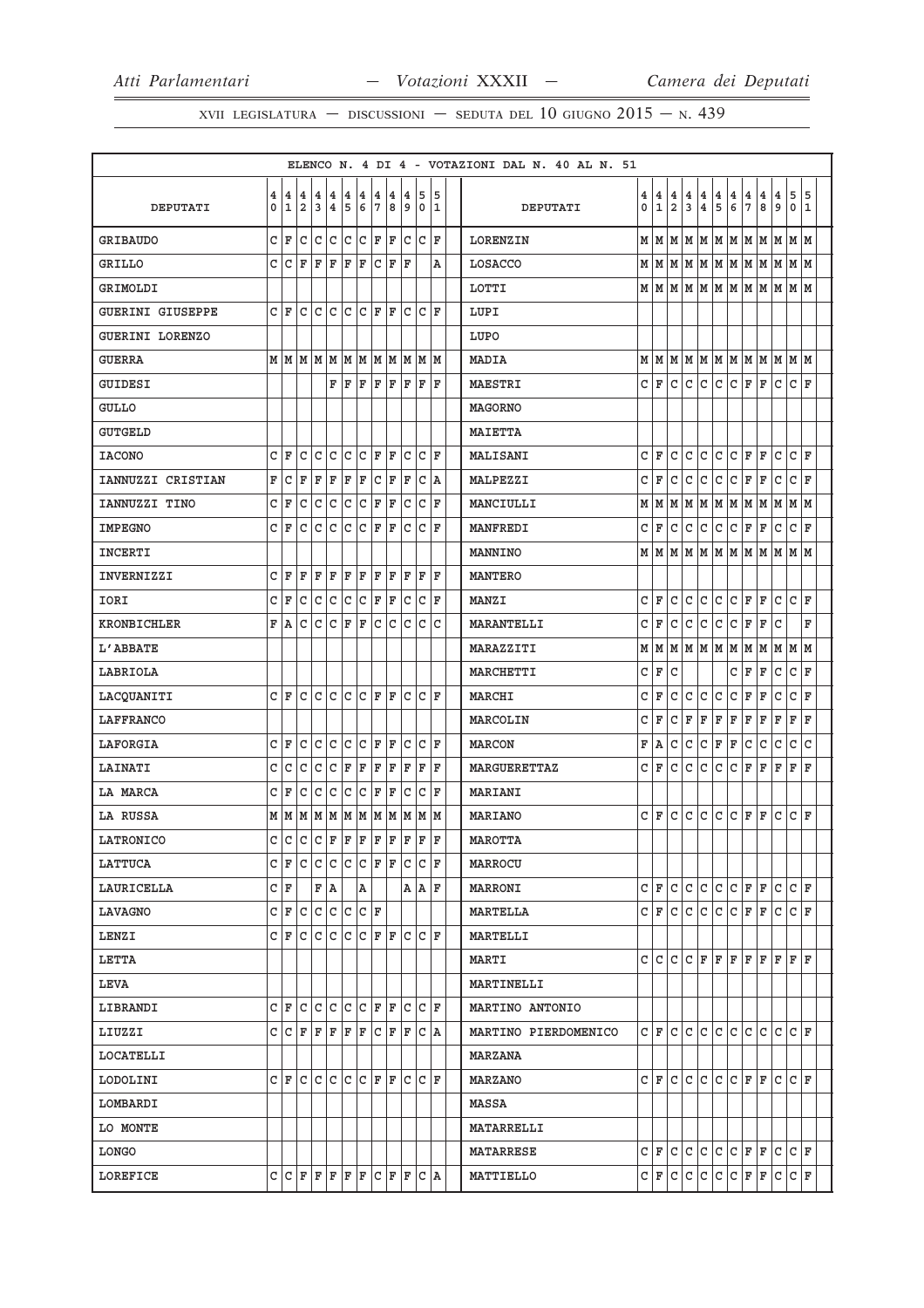| $\overline{4}$<br>4<br>5<br>15<br>4<br>4 4<br>4<br> 4<br>4<br> 4<br>4<br>14<br>4 5<br>15<br>4<br>$\overline{4}$<br>4<br>4<br>4<br>4<br>4<br>  4<br>5<br>7<br>9<br>$\mathbf{1}$<br>$\overline{2}$<br>3<br>$\overline{\mathbf{4}}$<br>5<br>6<br>7<br>8<br>و <br>0<br>$\mathbf{1}$<br>2<br>3<br>4<br>6<br>8<br>٥١<br>11<br>0<br>$\mathbf 0$<br>11<br>DEPUTATI<br>DEPUTATI<br> м м м м м м м м м м м<br>NICOLETTI<br>MAURI<br>CF<br>C<br>C C<br>lc Ic<br>  F   F<br>C<br> C  F<br>MAZZIOTTI DI CELSO<br>NIZZI<br>CF<br>C<br>lc.<br>lc.<br>lc.<br> c<br> F<br>ΙF<br>$ C C $ F<br>MAZZOLI<br><b>NUTI</b><br> c c c c c <br>F A<br>$\overline{C}$<br> C C F<br>ΙF<br>c<br>lc.<br>l c<br>CF<br>lF.<br>l F<br>l F<br>l F<br> F  F<br>OCCHIUTO<br>l C<br>MELILLA<br>MELILLI<br>OLIARO<br>C<br>C<br>C F<br>CIF<br>C<br>C<br>C<br>lF.<br>ΙF<br>lc.<br>MELONI GIORGIA<br>OLIVERIO<br>ORFINI<br>MELONI MARCO<br> м м м м м м м м м м м<br><b>MERLO</b><br>ORLANDO<br>$M$   $M$   $M$   $M$   $M$   $M$   $M$   $M$   $M$   $M$   $M$<br><b>META</b><br>OTTOBRE<br>CF<br>C<br>lc.<br>lc.<br>lc.<br>lc.<br> F  F<br>lc.<br>IC IF<br>c<br>ΙF<br>c<br>C<br>C<br>C<br>F<br>F<br>C<br>C<br>lF.<br>MICCOLI<br>PAGANI<br>c<br>lc<br>ΙF<br>ΙF<br>ΙF<br>ΙF<br> F<br> C F<br>ΙF<br> C A<br>C<br>F<br>C<br>C<br>C<br>F<br>F<br>F<br>F<br><b>PAGANO</b><br>MICILLO |
|-----------------------------------------------------------------------------------------------------------------------------------------------------------------------------------------------------------------------------------------------------------------------------------------------------------------------------------------------------------------------------------------------------------------------------------------------------------------------------------------------------------------------------------------------------------------------------------------------------------------------------------------------------------------------------------------------------------------------------------------------------------------------------------------------------------------------------------------------------------------------------------------------------------------------------------------------------------------------------------------------------------------------------------------------------------------------------------------------------------------------------------------------------------------------------------------------------------------------------------------------------------------------------------------------------------------------------------------|
|                                                                                                                                                                                                                                                                                                                                                                                                                                                                                                                                                                                                                                                                                                                                                                                                                                                                                                                                                                                                                                                                                                                                                                                                                                                                                                                                         |
|                                                                                                                                                                                                                                                                                                                                                                                                                                                                                                                                                                                                                                                                                                                                                                                                                                                                                                                                                                                                                                                                                                                                                                                                                                                                                                                                         |
|                                                                                                                                                                                                                                                                                                                                                                                                                                                                                                                                                                                                                                                                                                                                                                                                                                                                                                                                                                                                                                                                                                                                                                                                                                                                                                                                         |
|                                                                                                                                                                                                                                                                                                                                                                                                                                                                                                                                                                                                                                                                                                                                                                                                                                                                                                                                                                                                                                                                                                                                                                                                                                                                                                                                         |
|                                                                                                                                                                                                                                                                                                                                                                                                                                                                                                                                                                                                                                                                                                                                                                                                                                                                                                                                                                                                                                                                                                                                                                                                                                                                                                                                         |
|                                                                                                                                                                                                                                                                                                                                                                                                                                                                                                                                                                                                                                                                                                                                                                                                                                                                                                                                                                                                                                                                                                                                                                                                                                                                                                                                         |
|                                                                                                                                                                                                                                                                                                                                                                                                                                                                                                                                                                                                                                                                                                                                                                                                                                                                                                                                                                                                                                                                                                                                                                                                                                                                                                                                         |
|                                                                                                                                                                                                                                                                                                                                                                                                                                                                                                                                                                                                                                                                                                                                                                                                                                                                                                                                                                                                                                                                                                                                                                                                                                                                                                                                         |
|                                                                                                                                                                                                                                                                                                                                                                                                                                                                                                                                                                                                                                                                                                                                                                                                                                                                                                                                                                                                                                                                                                                                                                                                                                                                                                                                         |
|                                                                                                                                                                                                                                                                                                                                                                                                                                                                                                                                                                                                                                                                                                                                                                                                                                                                                                                                                                                                                                                                                                                                                                                                                                                                                                                                         |
|                                                                                                                                                                                                                                                                                                                                                                                                                                                                                                                                                                                                                                                                                                                                                                                                                                                                                                                                                                                                                                                                                                                                                                                                                                                                                                                                         |
|                                                                                                                                                                                                                                                                                                                                                                                                                                                                                                                                                                                                                                                                                                                                                                                                                                                                                                                                                                                                                                                                                                                                                                                                                                                                                                                                         |
|                                                                                                                                                                                                                                                                                                                                                                                                                                                                                                                                                                                                                                                                                                                                                                                                                                                                                                                                                                                                                                                                                                                                                                                                                                                                                                                                         |
| C<br>ΙF<br>F<br>C<br>C<br>C<br>$\mathsf{C}$<br>l C<br>MMMMMMMMMMMMM<br>F<br>ΙA<br>c<br>C<br>MIGLIORE<br>PAGLIA                                                                                                                                                                                                                                                                                                                                                                                                                                                                                                                                                                                                                                                                                                                                                                                                                                                                                                                                                                                                                                                                                                                                                                                                                          |
| $C C C C C F F F F F F F F F$<br>PALAZZOTTO<br>MILANATO                                                                                                                                                                                                                                                                                                                                                                                                                                                                                                                                                                                                                                                                                                                                                                                                                                                                                                                                                                                                                                                                                                                                                                                                                                                                                 |
| c<br>C<br>C<br>F<br>F<br>F<br>F<br>F<br>ΙF<br>F<br>ΙF<br><b>PALESE</b><br>С<br>MINARDO                                                                                                                                                                                                                                                                                                                                                                                                                                                                                                                                                                                                                                                                                                                                                                                                                                                                                                                                                                                                                                                                                                                                                                                                                                                  |
| CF<br>lc.<br> c c c c f F<br>$ c c _F$<br>MINNUCCI<br>PALMA                                                                                                                                                                                                                                                                                                                                                                                                                                                                                                                                                                                                                                                                                                                                                                                                                                                                                                                                                                                                                                                                                                                                                                                                                                                                             |
| C F<br>lc.<br> C C C F F<br> C  C  F<br>C<br>ГC<br>C<br>C<br>F<br>F<br>F<br>F<br>ΙF<br>F<br>F<br>l F<br>MIOTTO<br>PALMIERI                                                                                                                                                                                                                                                                                                                                                                                                                                                                                                                                                                                                                                                                                                                                                                                                                                                                                                                                                                                                                                                                                                                                                                                                              |
| CF<br>lc.<br>lc.<br>lc.<br> C F F<br>IC IC IF<br>C<br>ГC<br>c<br>C<br>F<br>F<br>F<br>F<br>F<br>F<br>l F<br>C<br>PALMIZIO<br>С<br><b>MISIANI</b>                                                                                                                                                                                                                                                                                                                                                                                                                                                                                                                                                                                                                                                                                                                                                                                                                                                                                                                                                                                                                                                                                                                                                                                         |
| C<br>C<br>ΙF<br>F<br>l c<br>C<br>lc.<br>lc lc<br>F<br>c<br><b>MISURACA</b><br>PANNARALE<br>١A                                                                                                                                                                                                                                                                                                                                                                                                                                                                                                                                                                                                                                                                                                                                                                                                                                                                                                                                                                                                                                                                                                                                                                                                                                           |
| IC IC IC IF IF<br>CF<br>c<br>IC IC IF<br>MOGNATO<br>PARENTELA                                                                                                                                                                                                                                                                                                                                                                                                                                                                                                                                                                                                                                                                                                                                                                                                                                                                                                                                                                                                                                                                                                                                                                                                                                                                           |
| MOLEA<br>PARIS                                                                                                                                                                                                                                                                                                                                                                                                                                                                                                                                                                                                                                                                                                                                                                                                                                                                                                                                                                                                                                                                                                                                                                                                                                                                                                                          |
| C<br>F<br>ΙF<br>ΙF<br> F<br> F<br>F<br>ΙF<br>$\mathbf F$<br>C<br>F<br>ΙF<br>ΙF<br>ΙF<br>C<br>C<br>C<br>C<br>F<br>F<br>F<br>ΙF<br>ΙF<br>MOLTENI<br>PARISI                                                                                                                                                                                                                                                                                                                                                                                                                                                                                                                                                                                                                                                                                                                                                                                                                                                                                                                                                                                                                                                                                                                                                                                |
| $ c c _F _F$<br>$\mathtt{C}$<br>$ c _{\mathbf{F}}$<br>CF<br>lc<br>C<br>lc<br>$ c c _F$<br>C<br>F<br>C<br>$\mathtt{C}$<br>$\mathsf{C}$<br>F<br>F<br>lc.<br>MONACO<br>PARRINI                                                                                                                                                                                                                                                                                                                                                                                                                                                                                                                                                                                                                                                                                                                                                                                                                                                                                                                                                                                                                                                                                                                                                             |
| lc<br> c<br> c <br>C<br>C<br>$\mathtt{C}$<br>c<br>ΙF<br>C<br>F<br> F<br>lc.<br>$ {\tt C}\> {\tt F}\>$<br>F<br>C<br>$\mathtt{C}$<br>C<br>l c<br>F<br>F<br>C<br>lF.<br>F<br>PASTORELLI<br>MONCHIERO                                                                                                                                                                                                                                                                                                                                                                                                                                                                                                                                                                                                                                                                                                                                                                                                                                                                                                                                                                                                                                                                                                                                       |
| CF<br>lc.<br>lc.<br>lc.<br>$ C $ F<br>ΙF<br>C<br> C  F<br>F<br>C<br>C<br>Α<br>C<br>C<br>C<br>C<br>lc.<br>C<br><b>PASTORINO</b><br>١A<br>С<br>Α<br>MONGIELLO                                                                                                                                                                                                                                                                                                                                                                                                                                                                                                                                                                                                                                                                                                                                                                                                                                                                                                                                                                                                                                                                                                                                                                             |
| $\mathtt{C}$<br>$\mathtt{C}$<br> c<br> c<br>F<br>lc.<br>lc.<br>CF<br>С<br> C C C F F<br> C  C  F<br>c<br>ΙF<br>C<br>F<br>MONTRONI<br>PATRIARCA                                                                                                                                                                                                                                                                                                                                                                                                                                                                                                                                                                                                                                                                                                                                                                                                                                                                                                                                                                                                                                                                                                                                                                                          |
| c c c c c F F<br> c<br>lF.<br>lc IF<br>C F<br> C C F<br>C<br>lc.<br>C<br>l F<br>lc.<br>MORANI<br>PELILLO                                                                                                                                                                                                                                                                                                                                                                                                                                                                                                                                                                                                                                                                                                                                                                                                                                                                                                                                                                                                                                                                                                                                                                                                                                |
| MORASSUT<br>PELLEGRINO                                                                                                                                                                                                                                                                                                                                                                                                                                                                                                                                                                                                                                                                                                                                                                                                                                                                                                                                                                                                                                                                                                                                                                                                                                                                                                                  |
| C<br>c<br>F<br>c<br>с<br>С<br>l C<br>F<br>F<br>C<br>CF<br><b>MORETTO</b><br>PELUFFO                                                                                                                                                                                                                                                                                                                                                                                                                                                                                                                                                                                                                                                                                                                                                                                                                                                                                                                                                                                                                                                                                                                                                                                                                                                     |
| C C F F<br>lc Ic If<br>l c<br>$\mathtt{C}$<br> c<br>c.<br>F<br>$ C $ F<br>C F<br>lc.<br> c c<br>C   F<br>C<br>ΙF<br>C<br>PES<br><b>MOSCATT</b>                                                                                                                                                                                                                                                                                                                                                                                                                                                                                                                                                                                                                                                                                                                                                                                                                                                                                                                                                                                                                                                                                                                                                                                          |
| $C C C C F F F F F F F F F F$<br>PESCO<br>MOTTOLA                                                                                                                                                                                                                                                                                                                                                                                                                                                                                                                                                                                                                                                                                                                                                                                                                                                                                                                                                                                                                                                                                                                                                                                                                                                                                       |
| MUCCI<br>PETRAROLI                                                                                                                                                                                                                                                                                                                                                                                                                                                                                                                                                                                                                                                                                                                                                                                                                                                                                                                                                                                                                                                                                                                                                                                                                                                                                                                      |
| C C C F F<br>lc Ic If<br>$ c _F$<br>F<br>F<br>lF.<br>l F<br>F F<br>CF<br>lc.<br>c<br>lc.<br>lc.<br>C<br>MURA<br>PETRENGA                                                                                                                                                                                                                                                                                                                                                                                                                                                                                                                                                                                                                                                                                                                                                                                                                                                                                                                                                                                                                                                                                                                                                                                                                |
| C F<br>lc.<br>$\overline{C}$<br>lc.<br> C C F F<br> C C F<br>C<br>ΙF<br>C F<br>CIF<br>С<br>C<br>C<br>C<br>F<br>C<br>MURER<br>PETRINI                                                                                                                                                                                                                                                                                                                                                                                                                                                                                                                                                                                                                                                                                                                                                                                                                                                                                                                                                                                                                                                                                                                                                                                                    |
| $ c c _F _F$<br> C C F<br>C F C<br>lc.<br>l C<br><b>NACCARATO</b><br>PIAZZONI                                                                                                                                                                                                                                                                                                                                                                                                                                                                                                                                                                                                                                                                                                                                                                                                                                                                                                                                                                                                                                                                                                                                                                                                                                                           |
| NARDI<br>PICCHI                                                                                                                                                                                                                                                                                                                                                                                                                                                                                                                                                                                                                                                                                                                                                                                                                                                                                                                                                                                                                                                                                                                                                                                                                                                                                                                         |
| C<br>C<br>C<br>C<br>C<br>ΙF<br>C F<br>c<br>ΙF<br>F<br>C<br>NARDUOLO<br>PICCIONE                                                                                                                                                                                                                                                                                                                                                                                                                                                                                                                                                                                                                                                                                                                                                                                                                                                                                                                                                                                                                                                                                                                                                                                                                                                         |
| C<br>F<br>C<br>l C<br>l C<br>l c<br> c<br>ΙF<br>F<br>C F<br><b>NASTRI</b><br>lC.<br>PICCOLI NARDELLI                                                                                                                                                                                                                                                                                                                                                                                                                                                                                                                                                                                                                                                                                                                                                                                                                                                                                                                                                                                                                                                                                                                                                                                                                                    |
| C<br>F<br>C<br>$\mathtt{C}$<br>C<br>C<br>c<br>F<br>F<br>C<br>C<br>NESCI<br>PICCOLO GIORGIO                                                                                                                                                                                                                                                                                                                                                                                                                                                                                                                                                                                                                                                                                                                                                                                                                                                                                                                                                                                                                                                                                                                                                                                                                                              |
| CCCCCCCCCFF<br>C∣F<br>lc.<br>lc.<br>lc.<br>F<br> F<br>lc.<br>$ {\tt C} \,  $ F<br>IC IA IA<br>C<br>C<br>NESI<br>PICCOLO SALVATORE                                                                                                                                                                                                                                                                                                                                                                                                                                                                                                                                                                                                                                                                                                                                                                                                                                                                                                                                                                                                                                                                                                                                                                                                       |
| NICCHI<br>PICCONE                                                                                                                                                                                                                                                                                                                                                                                                                                                                                                                                                                                                                                                                                                                                                                                                                                                                                                                                                                                                                                                                                                                                                                                                                                                                                                                       |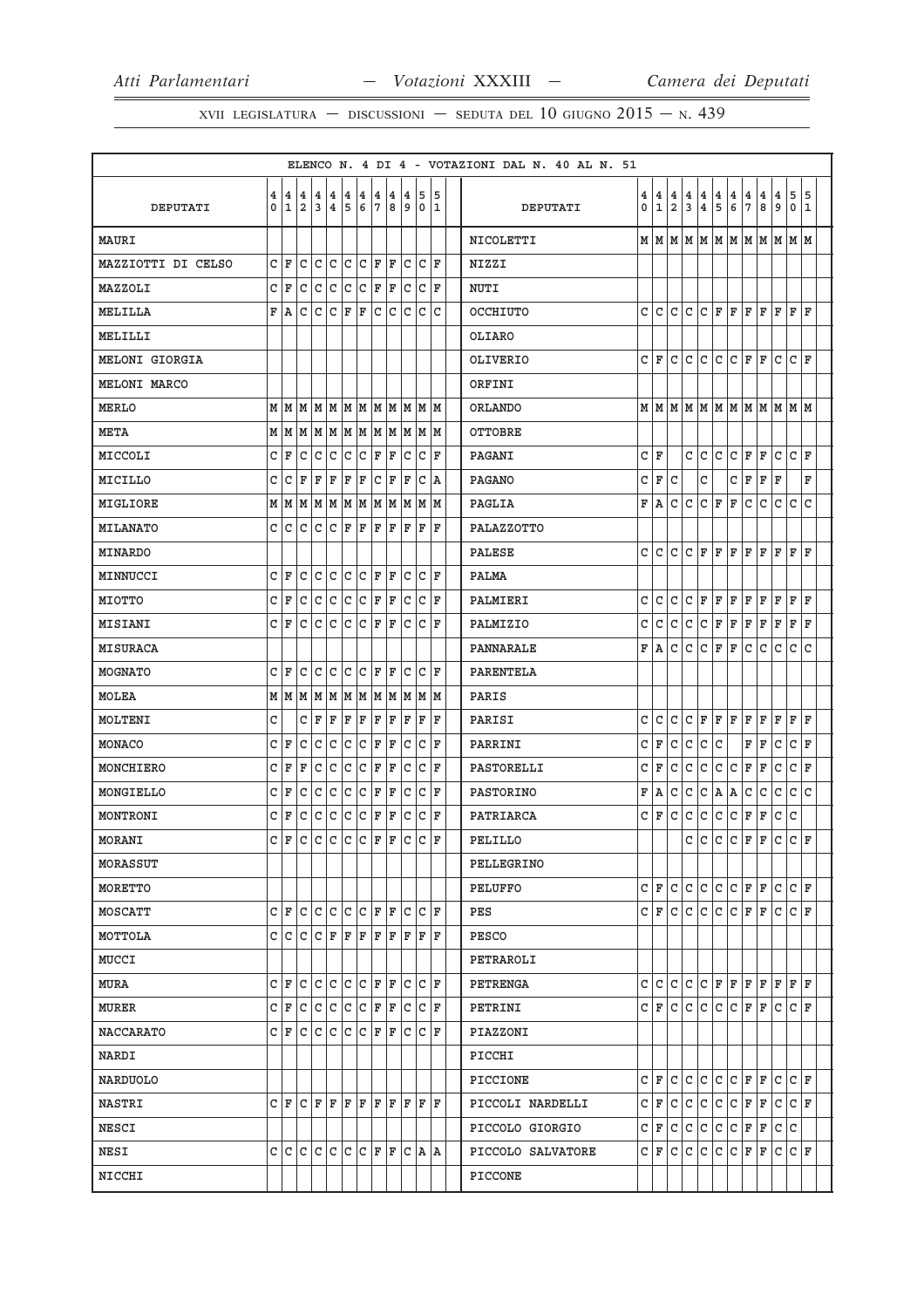|                      |              |        |                     |        |                       |              |         |         |             |              |                                                                       |       |                  | ELENCO N. 4 DI 4 - VOTAZIONI DAL N. 40 AL N. 51 |        |        |                     |              |              |              |                  |                     |        |                                                                       |                 |        |
|----------------------|--------------|--------|---------------------|--------|-----------------------|--------------|---------|---------|-------------|--------------|-----------------------------------------------------------------------|-------|------------------|-------------------------------------------------|--------|--------|---------------------|--------------|--------------|--------------|------------------|---------------------|--------|-----------------------------------------------------------------------|-----------------|--------|
| DEPUTATI             | 4<br>0       | 4<br>1 | 4<br>$\overline{a}$ | 4<br>3 | 4<br>4                | 4<br>5       | 4<br>6  | 4<br>7  | 4<br>8      | 4<br>9       | 5<br>0                                                                |       | 5<br>$\mathbf 1$ | DEPUTATI                                        | 4<br>0 | 4<br>1 | 4<br>$\overline{2}$ | 4<br>3       | 4<br>4       | 4<br>5       | 4<br>6           | 4<br>$\overline{7}$ | 4<br>8 | 4<br>9                                                                | 5<br>0          | 5<br>1 |
| PIEPOLI              |              |        |                     |        |                       |              |         |         |             |              |                                                                       |       |                  | <b>ROCCELLA</b>                                 | C      | F      | С                   | c            | C            | C            | С                | F                   | F      | C                                                                     | $\mathsf{C}$    | ΙF     |
| PILI                 |              | A   A  | lA.                 |        | AF                    |              | $F$ $F$ |         | C F         | F            | F                                                                     |       | F                | ROCCHI                                          | C      | F      | C                   | C            | C            | $\mathtt{C}$ | c                | F                   | F      | C                                                                     | $\mathtt{C}$    | ΙF     |
| PILOZZI              |              | C F    |                     |        | c c c c               |              |         |         | C F F       | c            |                                                                       | C F   |                  | ROMANINI                                        | C      | F      | C                   | C            | $\mathsf{C}$ | C            | $\mathsf C$      | ΙF                  | F      | C                                                                     | $\mathsf{C}$    | ΙF     |
| PINI GIANLUCA        |              |        |                     |        |                       |              |         |         |             |              |                                                                       |       |                  | ROMANO ANDREA                                   |        |        |                     |              |              |              |                  |                     |        |                                                                       |                 |        |
| PINI GIUDITTA        |              | C F    | c                   |        | C C                   |              |         |         | C C F F     | C            | C                                                                     |       | F                | ROMANO FRANCESCO SAVE.                          | C      | C      | C                   | C            | F            | F            | F                | F                   | F      | ΙF                                                                    | F               | ΙF     |
| <b>PINNA</b>         |              | C F    | С                   |        | C C C F F             |              |         |         |             |              | C  C  F                                                               |       |                  | ROMANO PAOLO NICOLO'                            | C      | C      | F                   | F            | F            | F            | F                | C                   | F      | F                                                                     | C A             |        |
| PIRAS                |              | F A    | С                   | C      |                       | C F          | F       | c       | С           | C            | C                                                                     |       | c                | ROMELE                                          |        |        |                     |              |              |              |                  |                     |        |                                                                       |                 |        |
| <b>PISANO</b>        |              |        |                     |        |                       |              |         |         |             |              |                                                                       |       |                  | RONDINI                                         | C      | F      | С                   | F            | F            | F            | F                | F                   | F      | F                                                                     | F               | ΙF     |
| PISICCHIO            | C            | F      | C                   | C      | С                     | $\mathsf{C}$ | C       | F       | ΙF          | C            | c                                                                     |       | F                | <b>ROSATO</b>                                   | C      | F      | C                   | C            | C            | C            | l C              | F                   | F      | C                                                                     | $\mathsf{C}$    | ΙF     |
| <b>PISO</b>          |              | C F    | С                   | С      | С                     | С            |         |         | $C$ $F$ $F$ | C            | С                                                                     |       | F                | ROSSI DOMENICO                                  |        | MIM    |                     | M   M        |              |              | M  M  M  M  M  M |                     |        |                                                                       | M  M            |        |
| PISTELLI             |              |        |                     |        |                       |              |         |         |             |              | $M$   $M$   $M$   $M$   $M$   $M$   $M$   $M$   $M$   $M$   $M$   $M$ |       |                  | ROSSI PAOLO                                     | С      | F      | C                   | C            | C            | C            | С                | F                   | F      | C                                                                     | C               | ΙF     |
| <b>PIZZOLANTE</b>    |              |        | c                   | C      | c                     | c            |         |         | $C$ $F$ $F$ | С            | C                                                                     |       | F                | <b>ROSSOMANDO</b>                               |        |        |                     |              |              |              |                  |                     |        |                                                                       |                 |        |
| <b>PLACIDO</b>       |              | F A    | С                   |        | C C F F               |              |         |         | c c c       |              |                                                                       | C C   |                  | <b>ROSTAN</b>                                   | C      | F      | C                   | C            | lc.          | C            | lc.              | F                   | F      | C                                                                     | $ {\tt C}\, $ F |        |
| PLANGGER             |              |        |                     |        |                       |              |         |         |             |              |                                                                       |       |                  | <b>ROSTELLATO</b>                               | С      | F      | c                   | C            | C            | C            | С                | F                   | F      | C                                                                     | C               | ΙF     |
| POLIDORI             | c            | C      | C                   |        | C F                   |              | F F     |         | F F         | F            | $\mathbf{F}$                                                          |       | F                | ROTONDI                                         |        |        |                     |              |              |              |                  |                     |        |                                                                       |                 |        |
| POLLASTRINI          |              | C F    | C                   | C      | C                     | c            |         |         | C F F       | С            | С                                                                     |       | F                | <b>ROTTA</b>                                    | C      | F      | C                   | C            | C            | C            | C                | F                   | F      | C                                                                     | C               | ΙF     |
| POLVERINI            |              | MM     |                     |        |                       |              |         |         |             |              | M  M  M  M  M  M  M  M  M  M                                          |       |                  | <b>RUBINATO</b>                                 |        |        |                     |              |              |              |                  |                     |        |                                                                       |                 |        |
| <b>PORTA</b>         | C.           | F      | C                   | c      | C                     | $\mathsf{C}$ |         |         | C F F       | С            |                                                                       | C F   |                  | <b>RUGHETTI</b>                                 |        |        |                     |              |              |              |                  |                     |        |                                                                       |                 |        |
| <b>PORTAS</b>        | C            | F      | С                   | С      | С                     | C            |         | C F     | F           | С            | c                                                                     |       | F                | <b>RUOCCO</b>                                   | C      | C      | F                   | F            | F            | F            | F                | C                   | F      | ΙF                                                                    | F               | ١A     |
| PRATAVIERA           |              | C F    | с                   |        | C F                   | F            | F       |         | F   F       | F            | F                                                                     |       | F                | RUSSO                                           |        |        |                     |              |              |              |                  |                     |        |                                                                       |                 |        |
| PRESTIGIACOMO        | С            | C      | C                   | C      | F                     | F            | F       | F       | F           | F            | F                                                                     |       | F                | SALTAMARTINI                                    |        |        |                     |              |              |              |                  |                     |        |                                                                       |                 |        |
| PREZIOSI             | С            | F      | C                   | С      | C                     | c.           | C       | F       | F           | С            | С                                                                     |       | F                | <b>SAMMARCO</b>                                 | C      | F      | C                   | c            | C            | C            | lc.              | F                   | F      | C                                                                     | $\mathtt{C}$    | ΙF     |
| PRINA                | C            | F      | C                   | С      | C                     |              | С       | F       | F           | C            | С                                                                     |       | F                | <b>SANGA</b>                                    | М      | M      | M                   |              |              |              | M M M M M M M    |                     |        |                                                                       | M M             |        |
| PRODANI              | F            | С      | F                   | F      | F                     | F            | F       | С       | С           | С            | С                                                                     |       | С                | SANI                                            |        | M   M  |                     |              |              |              |                  |                     |        | M   M   M   M   M   M   M   M   M                                     |                 |        |
| QUARANTA             |              | F A    | С                   | С      | c                     | F            | F       | C       | С           | c            | С                                                                     |       | c                | SANNA FRANCESCO                                 | C      | F      | C                   | c            | С            | C            | l c              | F                   | F      | C                                                                     | C               | F      |
| QUARTAPELLE PROCOPIO |              | C F    | С                   | lc.    |                       | $ c\, c\, $  |         | $ C $ F | F           | С            |                                                                       | CF    |                  | SANNA GIOVANNA                                  | C      | F      | C                   | C            | lc.          | lc.          | lc.              | ΙF                  | F      | C                                                                     | $\mathsf{C}$    | ΙF     |
| <b>QUINTARELLI</b>   |              |        |                     |        |                       |              |         |         |             |              |                                                                       |       |                  | SANNICANDRO                                     |        |        |                     |              |              |              |                  |                     |        |                                                                       |                 |        |
| RABINO               |              | CF     |                     | c      | c                     |              |         |         | C C F F     | C            |                                                                       | CF    |                  | <b>SANTELLI</b>                                 | C      | ГC     | C                   | C            | F            | F            | F                | F                   | F      | F                                                                     | F               | ΙF     |
| RACITI               |              | C F    | C                   |        | c c c c F F           |              |         |         |             | c            | С                                                                     |       | F                | <b>SANTERINI</b>                                | C      | ΙF     | lc.                 | $\mathtt{C}$ | c            | c            | c                | F                   | F      | lc                                                                    | C F             |        |
| RAGOSTA              |              | C F    | С                   | c      |                       |              |         |         | C C C F F   | C            | C                                                                     |       | C                | SARRO                                           |        |        |                     |              |              |              |                  |                     |        |                                                                       |                 |        |
| RAMPELLI             |              | C F    |                     |        | $C F F F F F F F F $  |              |         |         |             |              | F                                                                     |       | F                | SARTI                                           | C      | ГC     | F                   | ΙF           | F            | l F          | lF.              | l C                 | F      | ΙF                                                                    | C A             |        |
| RAMPI                |              | C F    |                     |        | $C  C  C  C  C  F  F$ |              |         |         |             | C            |                                                                       | CF    |                  | SAVINO ELVIRA                                   |        |        |                     |              |              |              |                  |                     |        |                                                                       |                 |        |
| <b>RAVETTO</b>       |              | C C    | С                   |        | C   F   F   F   F   F |              |         |         |             |              | FI                                                                    |       | F                | SAVINO SANDRA                                   | C      | ГC     | C                   | C            | C            | ΙF           | F                | F                   | F      | F                                                                     | F               | l F    |
| REALACCI             |              |        |                     |        |                       |              |         |         |             |              | $M$   $M$   $M$   $M$   $M$   $M$   $M$   $M$   $M$   $M$   $M$   $M$ |       |                  | <b>SBERNA</b>                                   | C      | F      | lc.                 | lc.          | lc.          | c            | $ c $ F          |                     | F      | lc.                                                                   | $ {\tt C}\, $ F |        |
| <b>RIBAUDO</b>       |              | C F    |                     |        | C C C C F F C         |              |         |         |             |              |                                                                       | C F   |                  | SBROLLINI                                       | C      | F      | C                   | c            | C            | C            | l C              | F                   | F      | C                                                                     | C               | ΙF     |
| RICCIATTI            |              | F A    |                     |        | c c c f F c c         |              |         |         |             | $\mathsf{C}$ | $\mathsf{C}$                                                          |       | C                | SCAGLIUSI                                       | C      | C      | F                   | F            | F            | ΙF           | F                |                     | F      | ΙF                                                                    | F A             |        |
| RICHETTI             |              |        |                     |        |                       |              |         |         |             |              |                                                                       |       |                  | <b>SCALFAROTTO</b>                              |        |        |                     |              |              |              |                  |                     |        | $M$   $M$   $M$   $M$   $M$   $M$   $M$   $M$   $M$   $M$   $M$   $M$ |                 |        |
| RIGONI               |              | C F    | С                   |        |                       |              |         |         | C C C F F   |              | C C F                                                                 |       |                  | SCANU                                           |        | CIF    | C                   | C            | C            | C            | lc.              | F                   | F      | C                                                                     | C F             |        |
| RIZZETTO             | $\mathbf{F}$ |        | C F F F F F         |        |                       |              |         |         |             |              | c c c c                                                               |       |                  | SCHIRO'                                         |        |        |                     |              |              |              |                  |                     |        |                                                                       |                 |        |
| RIZZO                |              |        | $C  C F F F F F F$  |        |                       |              |         |         | C F F       |              |                                                                       | C   A |                  | SCHULLIAN                                       |        | C   F  | c.                  | c            |              |              | $ c c c _F$      |                     | F      | F                                                                     | F               | F      |